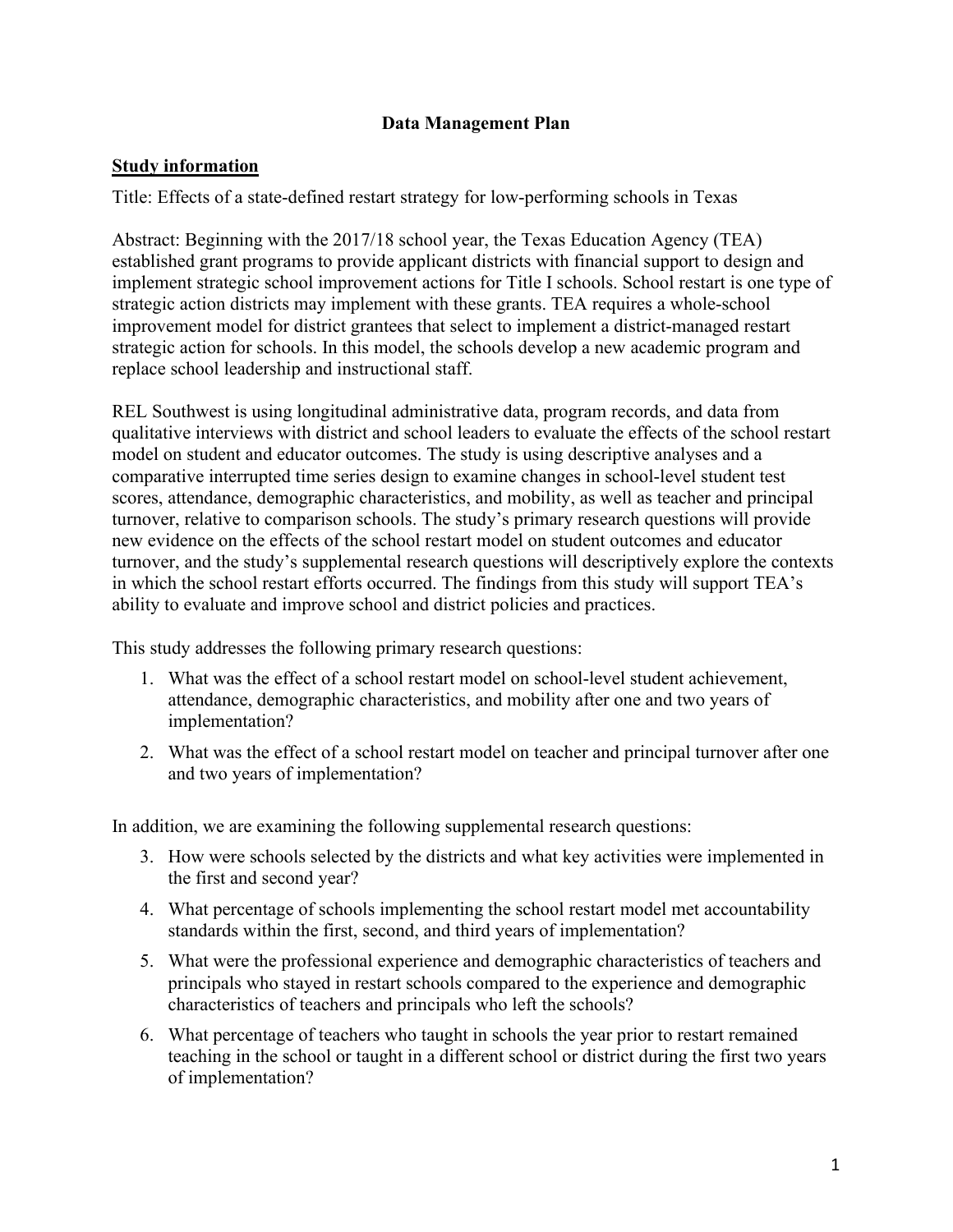a. Among teachers who left restart schools and were subsequently employed in teaching positions in other Texas schools, how were the teachers distributed by school performance rating?

The results of this study will inform TEA's ability to evaluate and improve school and district practices in struggling schools. This study meets a critical need of the REL Southwest School Improvement partnership to understand whether this state-supported strategy is effective at improving student outcomes.

Authors: Angelica Herrera (American Institutes for Research), Marshall Garland (Gibson Consulting)

Principal investigator contact information:  $\arctan(\omega_a)$  air.org

# **Data sources**

The study includes several data sources, relying primarily on extant administrative data and records (table 1). Supplemental data comes from semi-structured interviews with a purposive sample of up to nine district and school staff from across the 29 schools and four districts implementing the restart model. The sample targets two respondents per district, at least one district leader and one other informed respondent who is a district or school administrator.

| <b>Primary</b><br>research |                                                                                                                                |                                                                                                                                                                                                                                                                                                                                                                                                                                 |
|----------------------------|--------------------------------------------------------------------------------------------------------------------------------|---------------------------------------------------------------------------------------------------------------------------------------------------------------------------------------------------------------------------------------------------------------------------------------------------------------------------------------------------------------------------------------------------------------------------------|
| question<br>All            | Data sources                                                                                                                   | <b>Primary variables</b>                                                                                                                                                                                                                                                                                                                                                                                                        |
|                            | TEA program records<br>$\bullet$                                                                                               | Schools implementing the restart model                                                                                                                                                                                                                                                                                                                                                                                          |
|                            |                                                                                                                                | Year of restart implementation<br>$\bullet$                                                                                                                                                                                                                                                                                                                                                                                     |
|                            | Texas Academic<br>$\bullet$<br>Performance Reports<br>(TAPR); Academic<br><b>Excellence Indicator</b><br>System (AEIS) reports | School-level State of Texas Assessments<br>$\bullet$<br>of Academic Readiness (STAAR) and<br>Texas Assessment of Knowledge and<br>Skills (TAKS) state standardized<br>assessment results; school-level student<br>attendance rates; school-level student<br>mobility rates; school-level percentage of<br>students eligible for the National School<br>Lunch Program; school-level percentages<br>of students by race/ethnicity |
| $\overline{2}$             | School staffing<br>$\bullet$<br>records from the<br><b>Public Education</b><br>Information<br>Management System                | Staff role<br>$\bullet$<br>Staff school of assignment                                                                                                                                                                                                                                                                                                                                                                           |
|                            | (PEIMS)                                                                                                                        |                                                                                                                                                                                                                                                                                                                                                                                                                                 |

**Table 1. Data elements, variables, and sources by research question**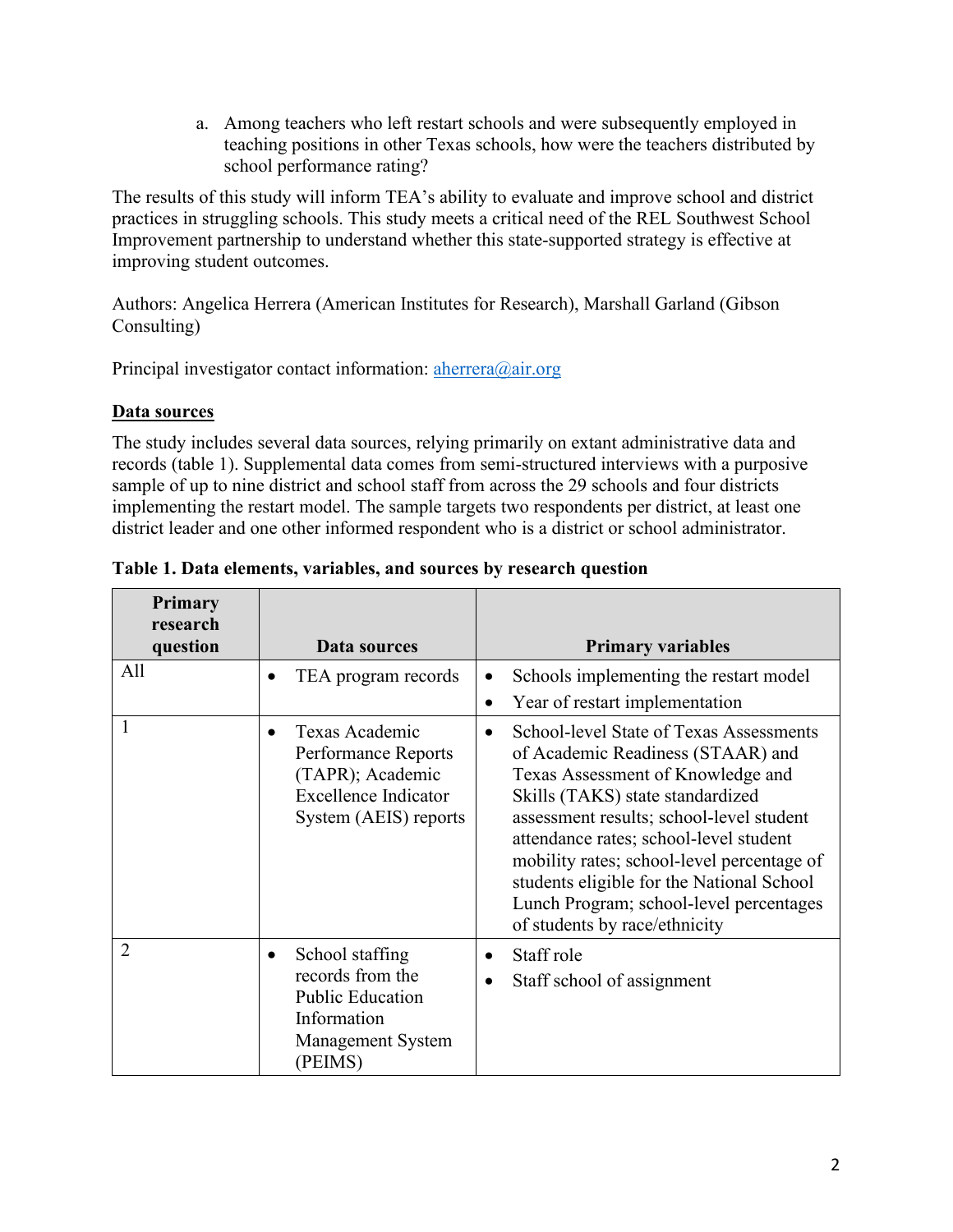| Supplemental<br>research<br>question | Data sources                                                                                                                                  | <b>Primary variables</b>                                                                                                                                     |
|--------------------------------------|-----------------------------------------------------------------------------------------------------------------------------------------------|--------------------------------------------------------------------------------------------------------------------------------------------------------------|
| All                                  | TEA program records<br>$\bullet$                                                                                                              | Schools implementing the restart model<br>Year of restart implementation<br>$\bullet$                                                                        |
| 3                                    | District and school<br>$\bullet$<br>staff interviews and<br>publicly available<br>artifacts (board<br>meeting minutes, grant<br>applications) | Processes and decisions to select schools<br>for restart implementation<br>Timing and sequence of key activities in<br>the first two years of implementation |
| $\overline{4}$                       | <b>Texas Accountability</b><br>$\bullet$<br><b>Rating System</b><br>(TARS)                                                                    | School accountability ratings<br>$\bullet$                                                                                                                   |
| 5                                    | School staffing<br>$\bullet$<br>records from PEIMS                                                                                            | Staff role<br>$\bullet$<br>Staff school of assignment<br>Staff demographic characteristics<br>Staff professional experience<br>$\bullet$                     |
| 6                                    | School staffing<br>$\bullet$<br>records from PEIMS<br><b>TARS</b>                                                                             | School accountability ratings<br>Staff role<br>Staff school of assignment                                                                                    |

# **Data confidentiality procedures**

Regional Educational Laboratory (REL) Southwest researchers are following standard protocols as part of the American Institutes for Research data governance and management planning process. The study team ensures study data remain confidential and protects personally identifiable information. TEA has provided implementation records on the schools that have implemented the restart model, including the year of implementation. For research questions relying on principal and teacher-level records, we are accessing de-identified administrative data through the Texas Education Research Center at the University of Texas. These data include teacher and administrator school assignment as well as their professional and demographic characteristics. For research questions pertaining to school-level outcomes, we are using schoollevel data publicly available from TEA, including Texas school accountability results, performance on state standardized tests, student attendance and mobility, and student demographic characteristics. These data are available for up to 10 years prior to the first year of implementation for the first cohort of schools implementing the restart model.

All data files are being housed on a secure drive, and access to the data is restricted to the staff assigned to the project. Any data obtained for this study are being used only for statistical and descriptive analyses. The study's principal investigators lead the data management and quantitative analysis task. Staff maintain written records of data activity to keep detailed records related to the merging, cleaning, processing, and analysis of the data files.